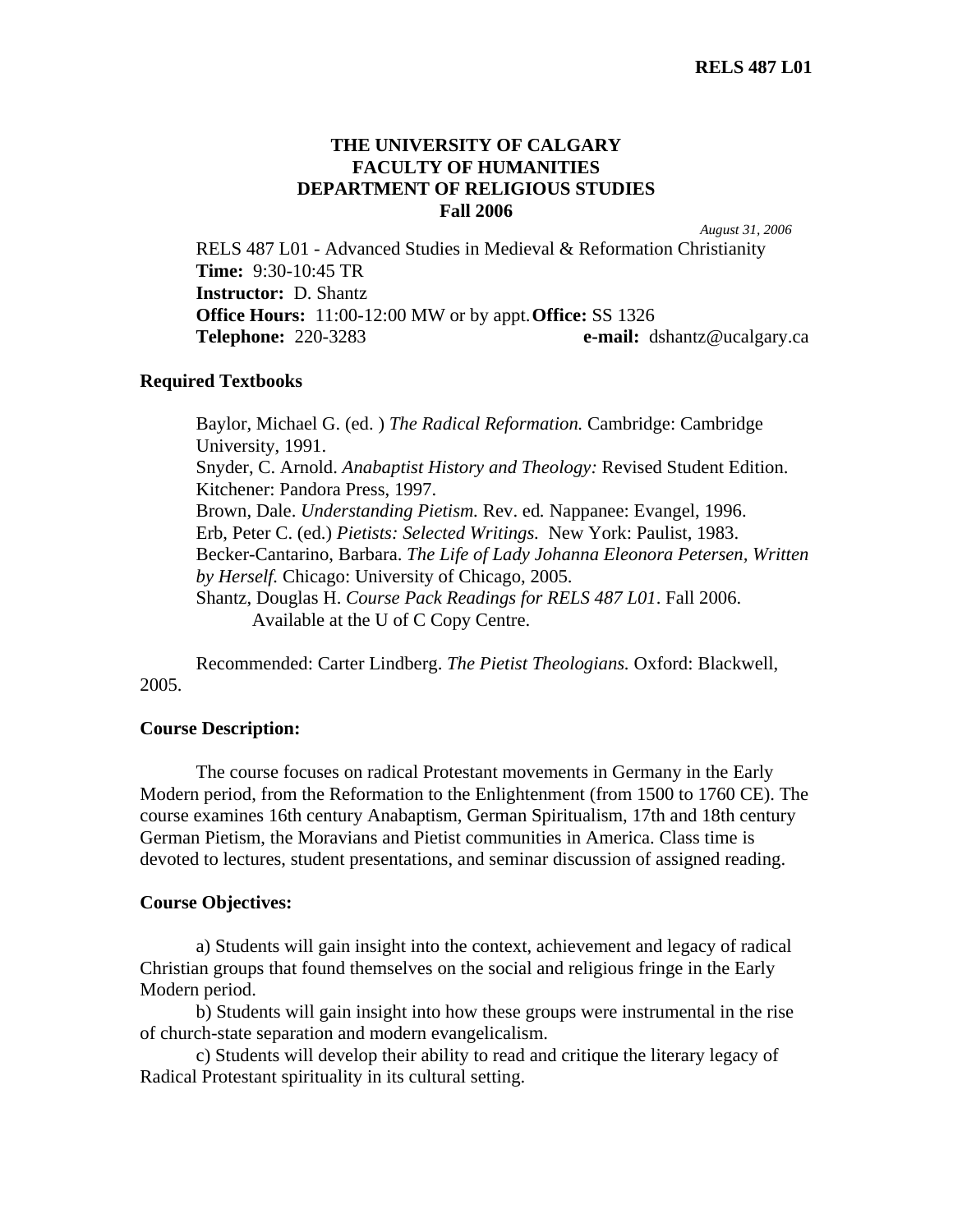### **Self-Directed Study**

Students are responsible for independent learning from the assigned readings. Students are expected to come to class prepared to discuss the assigned reading.

#### **Course Requirements:**

 1) Every class includes discussion of assigned reading from the primary source texts and the course pack. Class preparation and participation are essential. (30%)

2) Students must submit two Interpretive Summary essays during the term, summarizing and critiquing pre-assigned articles in the Course Pack. Each summary should be 1,000 words. The summary should discuss key themes in the article, and identify points of agreement and criticism. Scheduling of these assignments will be determined the first week of classes. (20%)

 3) Students must write a 1,500 word Book Review according to the Format provided in this syllabus. Please choose a book from the list attached. The book review should be submitted to the professor and orally presented in the appropriate class. (20%)

 4) Students must write a Research Essay of 3,000 words (10-12 pages) on a particular historical figure or issue related to the course. Students will argue a strong thesis, consult scholarly books and journal articles, and incorporate primary source evidence. Due: December 5 (30%)

This course will *not* have a Registrar administered final examination**.**

# **Grading Scale**

A numerical mark will be given for each course requirement. A letter grade will be assigned on the following number and letter grade scheme:

| A+   | $100 - 96$ | $95 - 90$ |    | $89 - 85$ |
|------|------------|-----------|----|-----------|
| B+   | $84 - 80$  | 79 - 75   | В- | 74 - 70   |
|      | $69 - 65$  | $64 - 60$ |    | $59 - 55$ |
| $)+$ | 54 - 53    | 52-50     |    | Under 50  |

N.B. All written assignments will be graded with regard to both form and content.

#### **Academic Honesty:**

*Plagiarism is not tolerated at the University of Calgary and has serious consequences. Your essays/presentations must be your own work and inadequate referencing may be seen as plagiarism. Please see the relevant sections on Academic Misconduct in the current University Calendar. If you have questions about correct referencing, please consult your instructor.* 

Academic Accommodation: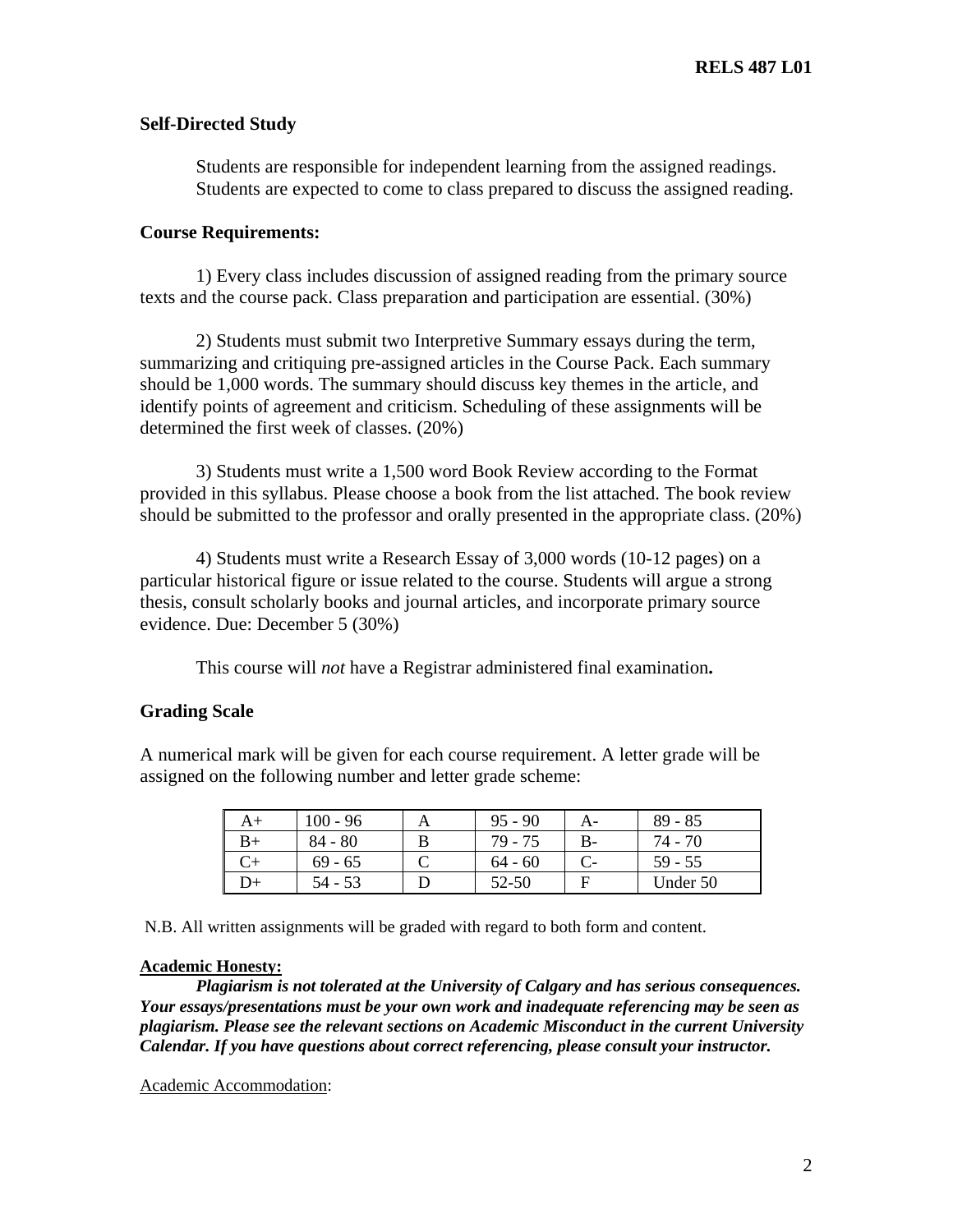If you are a student with a disability who requires academic accommodation and you have not registered with the Disability Resource Centre, please contact their office at 220-8237. Students who have not registered with the Disability Resource Centre are not eligible for formal academic accommodation. Once registered, please discuss any upcoming tests/examinations with the instructor **two weeks** before the scheduled date.

# Gnosis:

Gnosis is the Religious Studies Student Club. For membership or more information please email: gnosis@ucalgary.ca or visit http://www.ucalgary.ca/~gnosis.

# **Course Outline:**

| Wk 1 (Sept. 12) | Reading: Snyder, pp. 1-10, 435-451;<br>Baylor, The Radical Reformation, pp. xi-xxi                                            |
|-----------------|-------------------------------------------------------------------------------------------------------------------------------|
|                 | Defining the Reformation Radicals; past and recent historiography;<br>renewed interest in the radicals.                       |
| Wk 2 (Sept. 19) | Snyder, pp. 47-59, 84-91; Baylor, pp. 1-10, 49-73, (74-94)                                                                    |
|                 | Karlstadt and Müntzer ("Lutheran Spiritualists"): their views on<br>Luther, the clergy, the sword and the pace of reform.     |
| Wk 3 (Sept. 26) | Snyder, pp. 67-78; Baylor, pp. xxi-xxvi, (101-129), 227-245                                                                   |
|                 | Anabaptism and the Peasants' War, 1524-25: social, economic,<br>political and theological origins of Anabaptism.              |
| Wk 4 (Oct. 3)   | Snyder, pp. 96-119, (142-166); Baylor, pp. 36-48, 95-100, 172-180                                                             |
|                 | Swiss Anabaptism: Conrad Grebel, Michael Sattler and<br>Schleitheim (1527); Balthasar Hubmaier.                               |
| Wk 5 (Oct. 10)  | Snyder, pp. 120-141, (257-280); Baylor, pp. 152-171<br>NFB Video: "By the Word of God," Hutterites in Manitoba                |
|                 | South-German-Austrian and Moravian Anabaptism: Hans Hut,<br>Hans Denck, Jakob Hutter; the Hutterites.                         |
| Wk 6 (Oct. 17)  | Snyder, pp. 208-230, (281-305)                                                                                                |
|                 | Melchior Hoffman, Münster and apocalyptic expectations; Dutch<br>Anabaptism and rise of the Mennonites; Women and Anabaptism. |
| Wk 7 (Oct. 24)  | Snyder, pp. 60-65, 200f, 205, 258                                                                                             |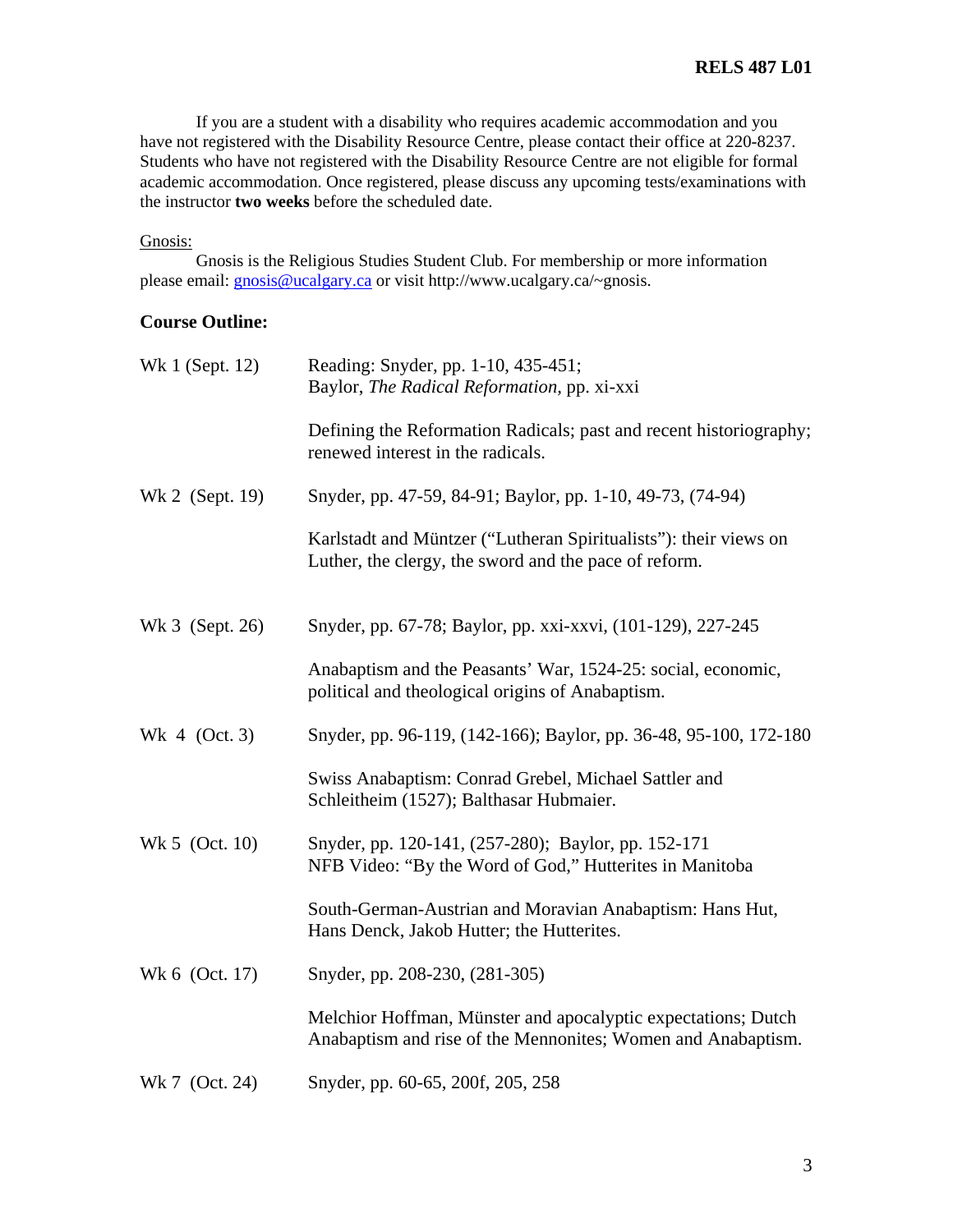| and             | The "Spiritualism" of Sebastian Franck, Caspar Schwenckfeld<br>Valentin Crautwald; Persecution of the Radicals.                                                                                     |
|-----------------|-----------------------------------------------------------------------------------------------------------------------------------------------------------------------------------------------------|
| Wk 8 (Oct. 31)  | Dale Brown, Understanding Pietism                                                                                                                                                                   |
|                 | Recent Pietist Historiography; the political and intellectual context<br>of Pietism: Jakob Böhme (1575-1624), Orthodox Lutheranism,<br>Johann Arndt (1555-1621), the Thirty Years' War (1618-1648). |
| Wk 9 $(Nov. 7)$ | Erb, pp. 31-49, 99-116, 145-148                                                                                                                                                                     |
|                 | Early Lutheran Pietism: Spener (1635-1705) and Spener's hopes<br>for better times (Pietist eschatology); A.H. Francke (1663-1727)<br>and the Halle Foundations.                                     |
|                 | <b>Reading Days, November 11-14</b>                                                                                                                                                                 |
| Wk 10 (Nov. 16) | Erb, <i>Pietists</i> , pp. 219-240                                                                                                                                                                  |
|                 | Jane Leade (1623-1704) and the Philadelphian movement;<br>Radical Lutheran Pietism: Gottfried Arnold (1666-1714),<br>J.K. Dippel and Johann Wilhelm Petersen.                                       |
| Wk 11 (Nov. 21) | Erb, Pietists, pp. 241-252; Becker-Cantarino, The Life of Lady<br>Johanna Eleonora Petersen, Written by Herself (1718).                                                                             |
|                 | Radical Reformed Pietism: Heinrich Horch, J.H. Reitz and<br>Conrad Bröske (1660-1713);<br>Radical Pietist Women: Johanna Eleonora Petersen (1644-1724),<br>Anna Margaretha Jahn; Eva von Buttlar.   |
| Wk 12 (Nov. 28) | Erb, Pietists, pp. 291-303, (304-324), 325-330<br>Video: "Count Zinzendorf"                                                                                                                         |
|                 | Count Zinzendorf (1700-1760), Anna Nitschmann and the<br>Herrnhut movement; Moravians in Bethlehem, Pa.                                                                                             |
| Wk 13 (Dec. 5)  | Course Pack readings;<br>Video: "Babette's Feast" (1989)                                                                                                                                            |
|                 | Communitarian Pietism in America; the Ephrata Cloister;<br>the Amana Colony; Wrap-up.                                                                                                               |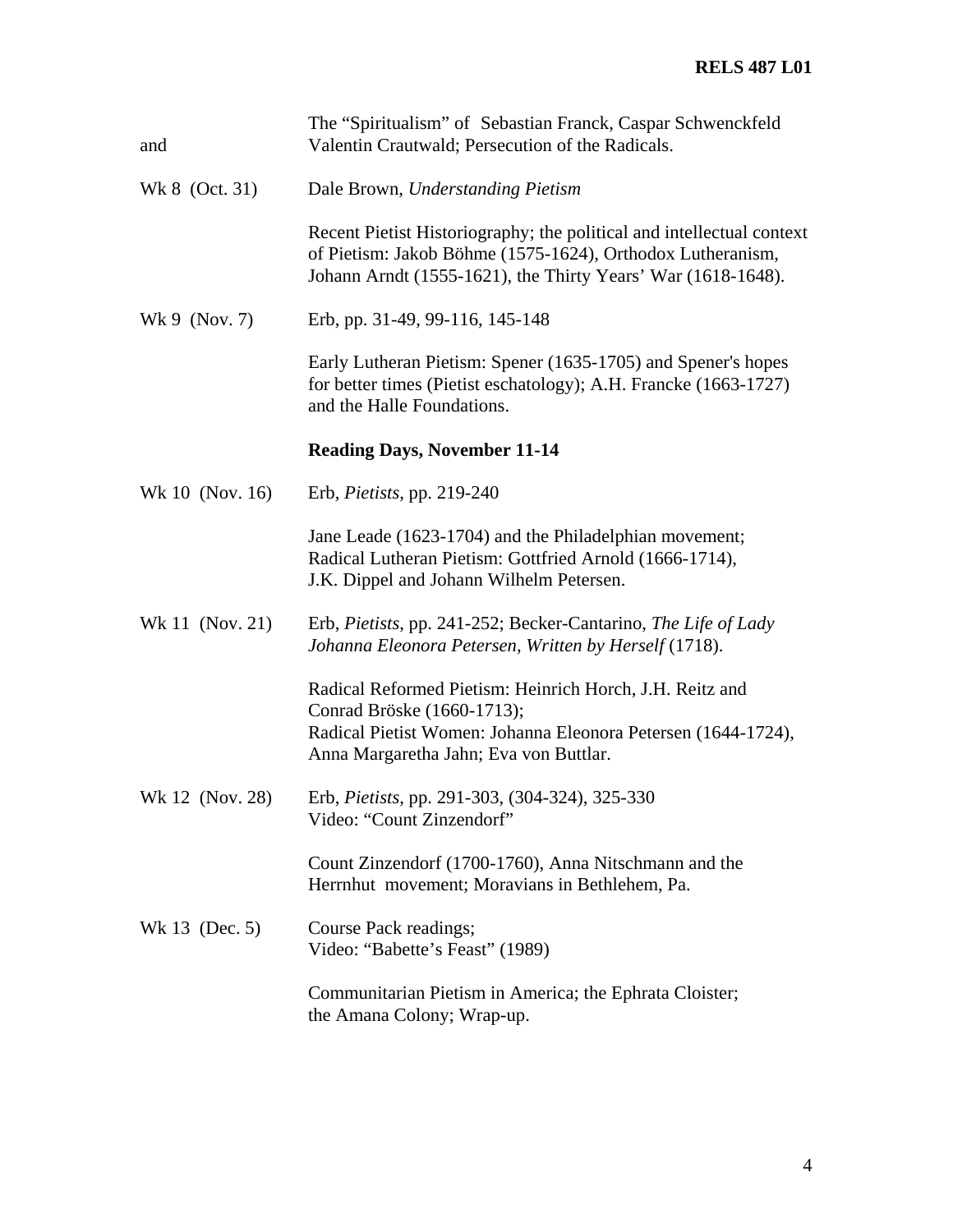### **Book Review Format for RELS 487**

*Your Goal*: to provide a brief summary of the book's main themes and arguments, and a careful evaluation that assesses the book's usefulness to you and other students.

1) Provide the basic bibliographical data, including author, title, publisher, date, and number of pages.

2) Identify the author and give his/her credentials for writing the book.

3) Identify the subject and genre of the book and the author's purpose and intended audience.

 4) Explain the author's organization of the book. What issues and problems does the author raise (chapter titles help with this).

5) Briefly explain the main point or argument of the book. Identify supporting arguments (look for a summing-up at the end of each chapter), and key terms and concepts in the author's argument.

6) Evaluate the clarity and organization of the book. Give examples from the book to illustrate your evaluation.

7) Evaluate whether the book has provided insight into the subject, achieved its stated purpose and made a significant contribution to knowledge in the field. Does the author satisfy your curiosity about the subject with the questions she raises and the answers she gives to them? Is the author consistent and logical? Do biases creep in and influence conclusions?

 8) Evaluate the author's research, sources and methodology. Has the author done good research and drawn sound conclusions from her research? Has the author used primary source materials? Has the author interacted with the best secondary literature in the field?

9) Do you recommend this book? Why or why not?

Be sure to illustrate your critical comments with specific examples from the book!

*On Writing Book Reviews:*  Mortimer J. Adler and Charles Van Doren, *How to Read a Book, Revised and Updated* (New York: Simon & Schuster, 1972), pp. 163f.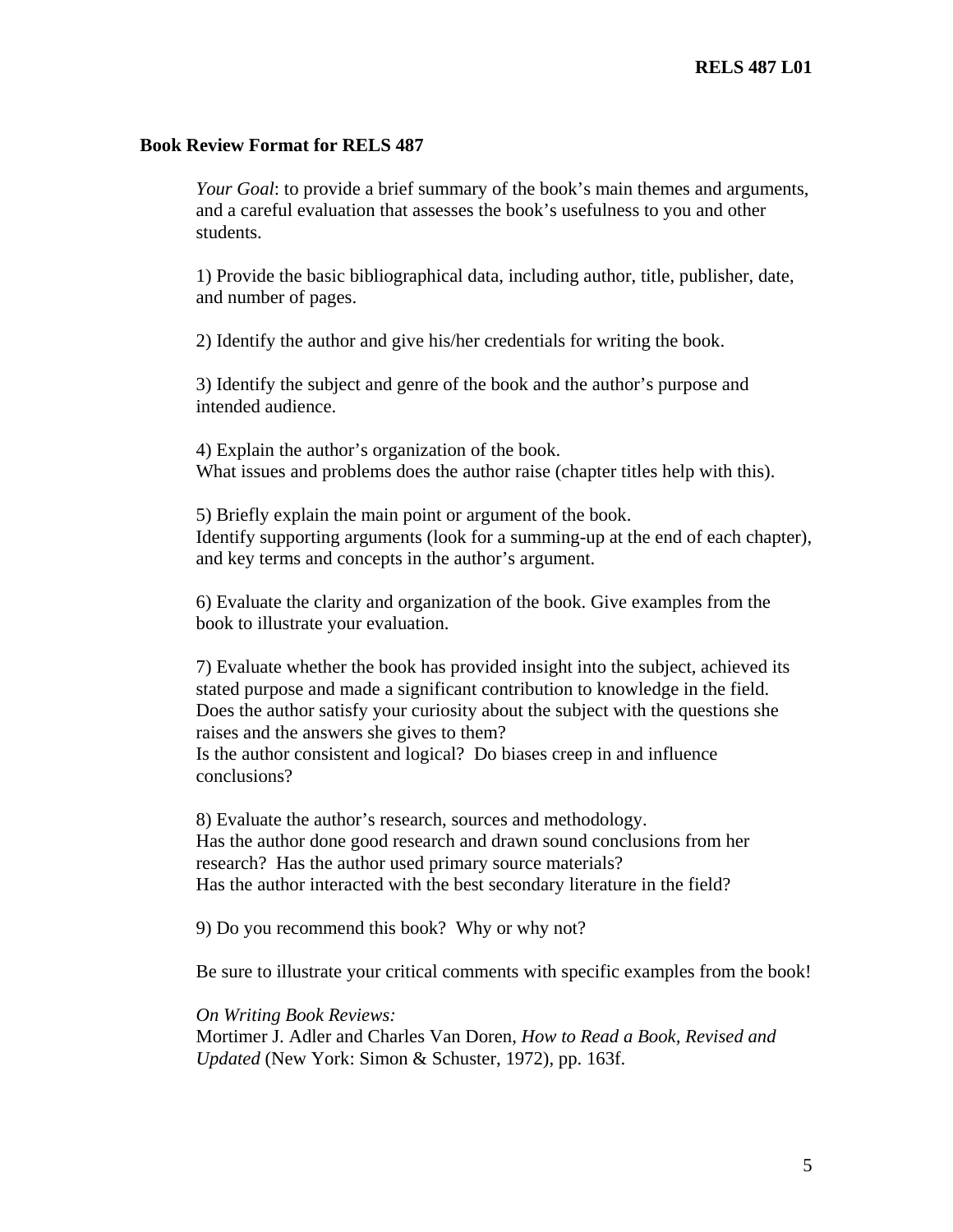Richard Marius, *A Short Guide to Writing about History, 2nd ed.* (New York HarperCollins, 1995), pp. 188-190.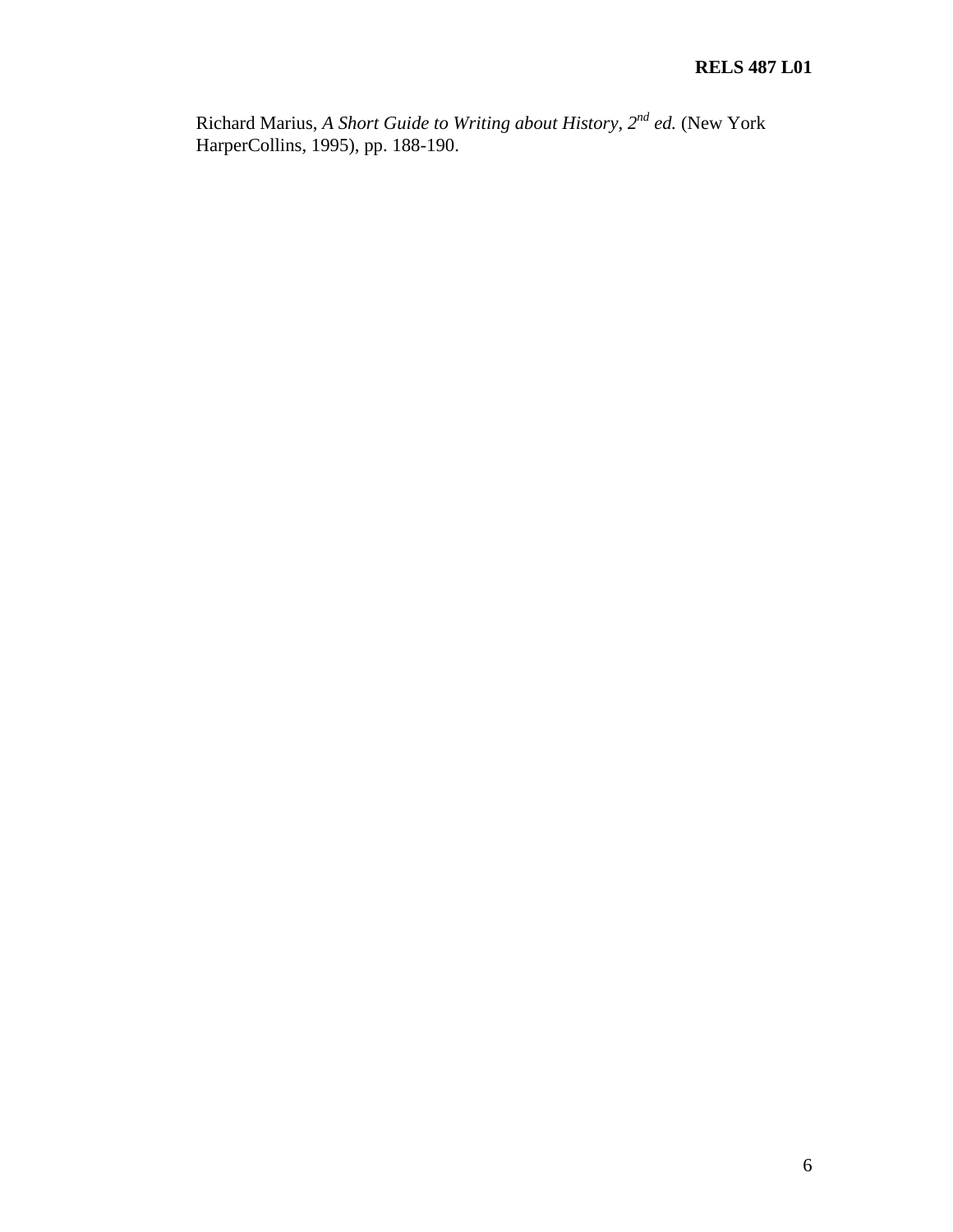## **Books for Review for RELS 487**

### *1. Books on the Radical Reformation*

*Week 1* 

Werner O. Packull and Geoffrey L. Dipple, ed. *Radical Reformation Studies: Essays presented to James M. Stayer.* Aldershot: Ashgate, 1999.

C. Arnold Snyder, ed. *Commoners and Community: Essays in Honour of Werner O. Packull.* Kitchener: Pandora Press, 2002.

James M. Stayer, Werner O. Packull, ed. *The Anabaptists and Thomas Müntzer.* Toronto: Kendall/Hunt,1980.

Hans-Jürgen Goertz. *Profiles of Radical Reformers.* Scottdale: Herald Press, 1982.

*Week 2* 

Eric W. Gritsch. *Thomas Müntzer: A Tragedy of Errors.* Philadelphia: Fortress, 1989.

Hans-Jürgen Goertz. *Thomas Müntzer: Apocalyptic Mystic and Revolutionary.* Tr. J. Jaquiery. Edinburgh: T & T Clark, 1993.

Ron Sider. *Andreas Bodenstein von Karlstadt: The Development of his Thought, 1517- 1525.* Leiden: Brill, 1974.

Calvin A. Pater. *Karlstadt as the Father of the Baptist Movements.* Toronto: University of Toronto, 1984.

*Week 3* 

Claus-Peter Clasen. *Anabaptism: A Social History, 1525-1618*. Ithaca: Cornell University Press, 1972.

James M. Stayer. *Anabaptists and the Sword.* 2<sup>nd</sup> ed. Lawrence, Kan.: Coronado, 1976.

Walter Klaassen. *Michael Gaismaier.* Leiden: Brill, 1978.

Peter Blickle. *The Revolution of 1525: The German Peasants' War from a New Perspective.* Tr. Thomas Brady and Erik Midelfort. Baltimore: Johns Hopkins University Press. 1981.

James M. Stayer. *The German Peasants' War and Anabaptist Community of Goods*. Montreal: McGill-Queens, 1991.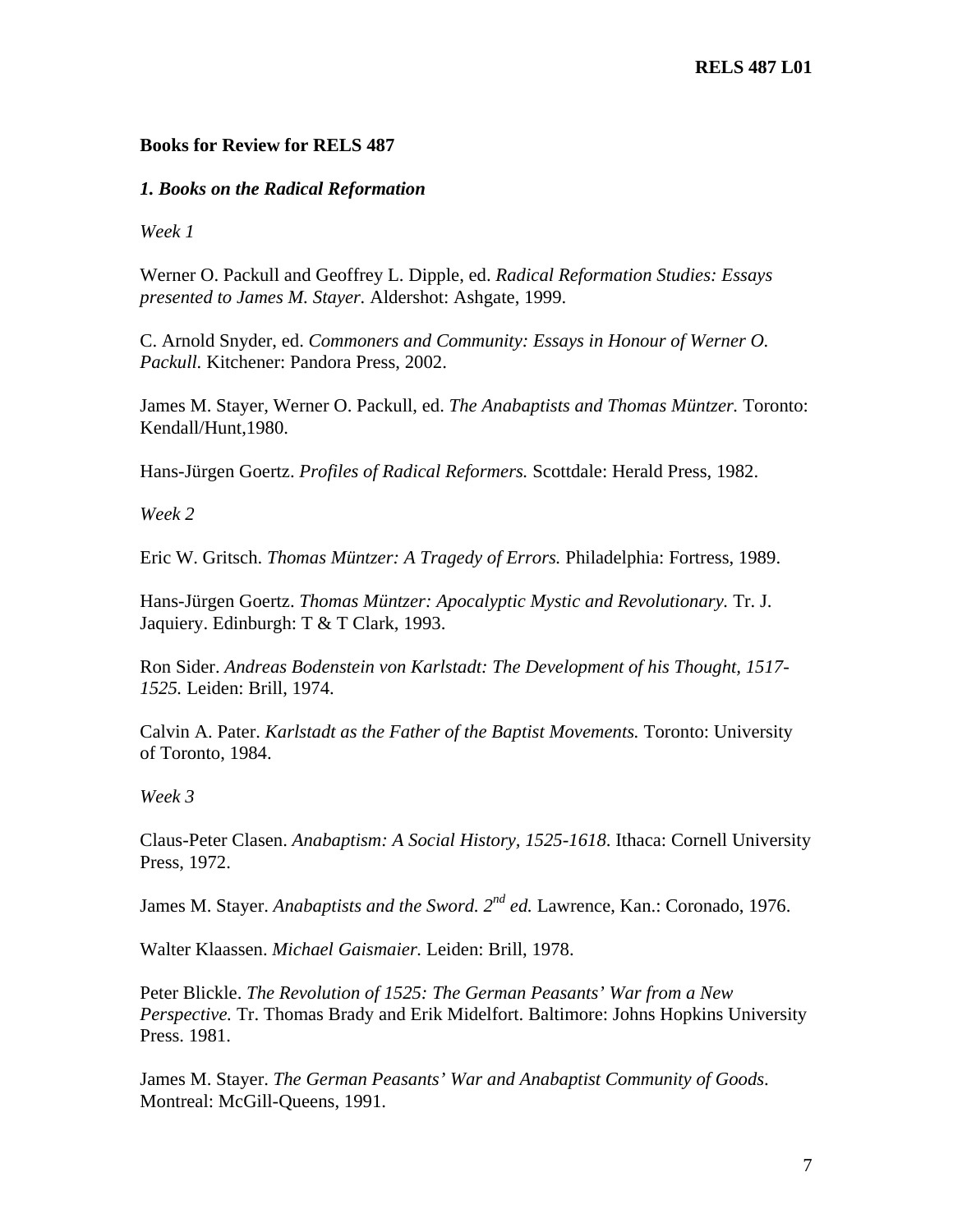# *Week 4*

Harold Bender. *Conrad Grebel ca. 1498-1526, Founder of the Swiss Brethren.* Scottdale: Herald Press, 1950.

Franklin H. Littell. *The Origins of Sectarian Protestantism: A Study of the Anabaptist View of the Church*. New York: Macmillan, 1964.

Kenneth R. Davis. *Anabaptism and Asceticism: A Study in Intellectual Origins*. Scottdale: Herald Press, 1974.

Torsten Bergsten. *Balthasar Hubmaier, Anabaptist Theologian and Martyr.* ed. W.R. Estep. Valley Forge: Judson Press, 1978.

C. Arnold Snyder. *The Life and Thought of Michael Sattler.* Scottdale: Herald Press, 1984.

*Week 5* 

William Klassen. *Covenant and Community: the Life, Writings and Hermeneutics of Pilgram Marpeck*. Grand Rapids: Eerdmans, 1968.

Stephen Boyd, *Pilgram Marpeck: His Life and Social Theology*. Durham: Duke University Press, 1992.

Werner O. Packull. *Mysticism and the Early South German-Austrian Anabaptist Movement, 1525-1531*. Scottdale: Herald Press, 1977.

Daniel Liechty. *Andreas Fischer and the Sabbatarian Anabaptists*. Scottdale: Herald Press, 1988.

Peter J. Klassen. *The Economics of Anabaptism, 1525-1560.* 1964.

Leonard Gross. *The Golden Years of the Hutterites, 1565-1578*. Scottdale: Herald Press, 1980.

Werner O. Packull. *Hutterite Beginnings: Communitarian Experiments during the Reformation*. Baltimore: Johns Hopkins University, 1995.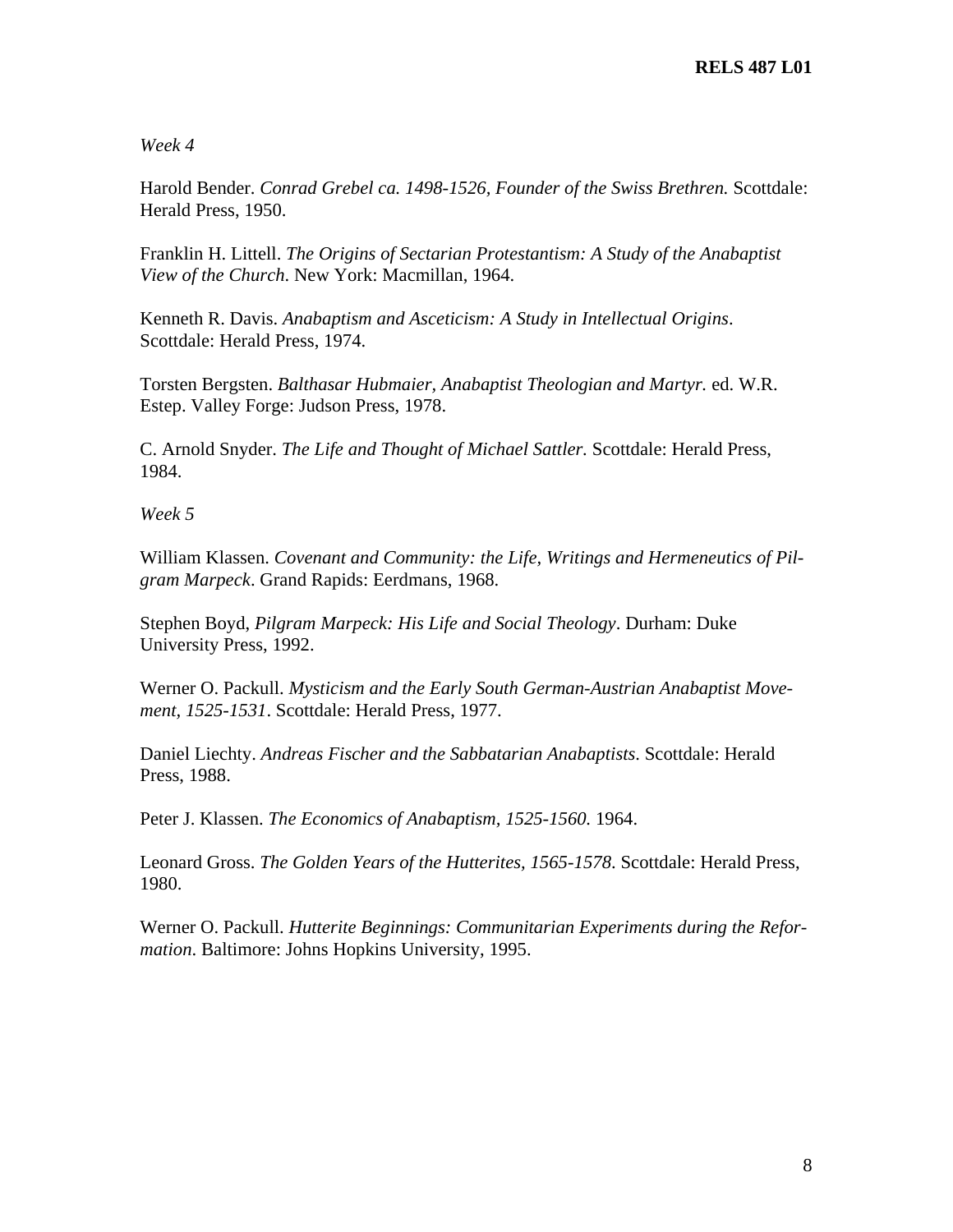*Week 6* 

Klaus Deppermann, Tr. *Melchior Hoffman: Social Unrest and Apocalyptic Visions in the Age of Reformation.* trans. Malcolm Wren and ed. Benjamin Drewery. Edinburgh: T & T Clark, 1987.

Walter Klaassen. *Living at the End of the Ages; Apocalyptic Expectation in the Radical Reformation*. Lanham: University Press of America, 1992.

Sigrun Haude. *In the Shadow of "Savage Wolves": Anabaptist Münster and the German Reformation during the 1530s.* Boston: Humanities Press, 2000.

Gary K.Waite. *David Joris and Dutch Anabaptism, 1524-1543*. Waterloo: Wilfrid Laurier Press, 1990.

Gerald R. Brunk, ed. *Menno Simons, A Reappraisal.* Harrisonburg: Eastern Mennonite College, 1992.

Michael D. Driedger. *Obedient Heretics: Mennonite Identities in Lutheran Hamburg and Altona during the Confessional Age*. Aldershot: Ashgate, 2002.

C. Arnold Snyder and Linda Hecht, ed. *Profiles of Anabaptist Women.* Waterloo: Wilfrid Laurier University, 1996.

*Week 7* 

Patrick Hayden-Roy. *The Inner Word and the Outer World: A Biography of Sebastian Franck.* New York: Peter Lang, 1994.

Edward J. Furcha. *Schwenckfeld's Concept of the New Man.* Pennsburg: Schwenkfelder Library, 1970.

Horst Weigelt. *The Schwenckfelders in Silesia.* Tr. Peter C. Erb. Pennsburg: Schwenkfelder Library, 1985.

R. Emmet McLaughlin. *Caspar Schwenckfeld, Reluctant Radical.* New Haven: Yale University, 1986.

Douglas H. Shantz. *Crautwald and Erasmus: A Study in Humanism and Radical Reform in Sixteenth Century Silesia.* Baden-Baden: Valentin Koerner, 1992.

John D. Derksen. *From Radicals to Survivors: Strasbourg's Religious Nonconformists over Two Generations, 1525-1570.* Utrecht: Hes & De Graaf, 2002.

John Oyer. *Lutheran Reformers against the Anabaptists: Luther, Melanchthon and Menius and the Anabaptists of Central Germany.* The Hague: Martinus Nijhoff, 1964.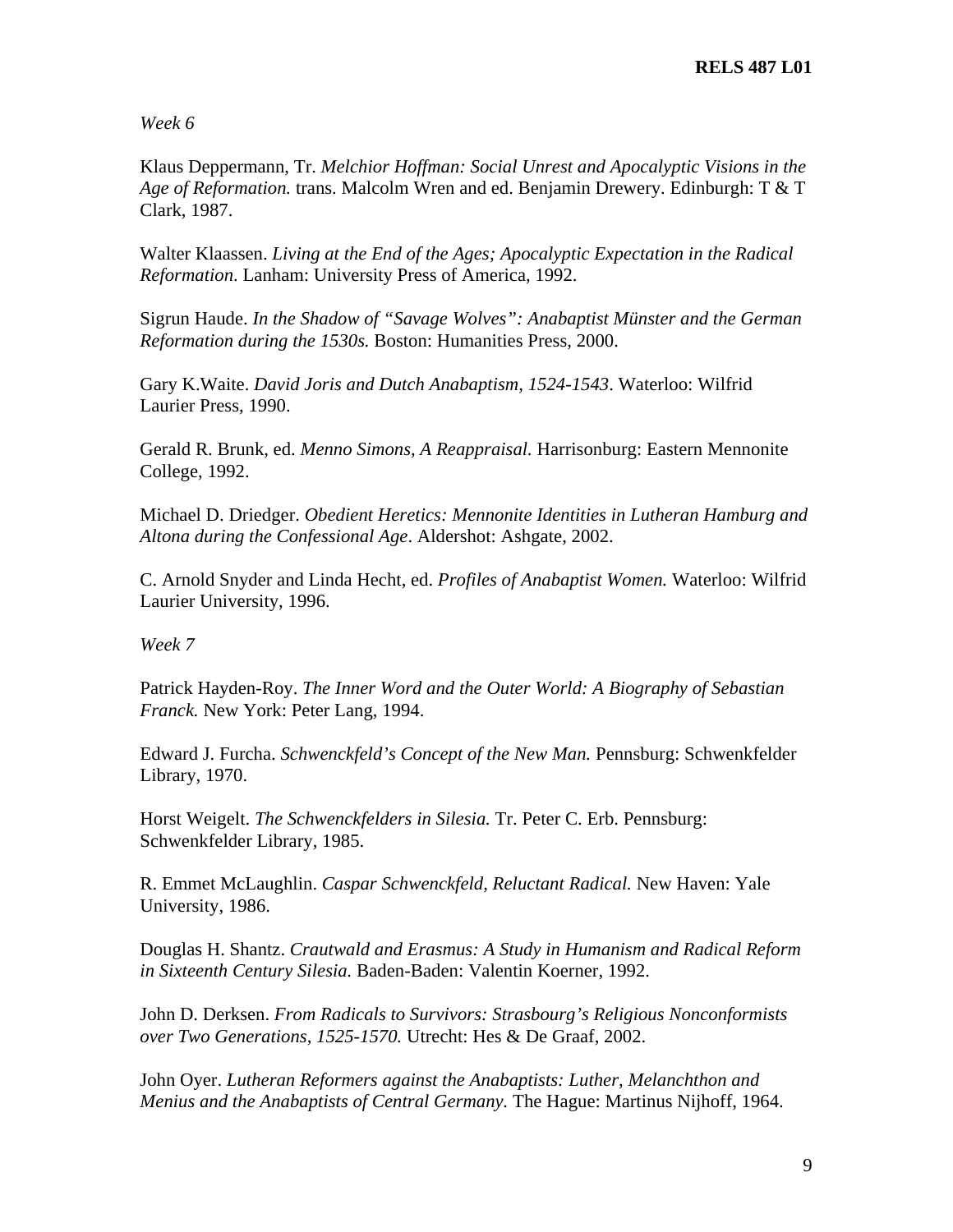# *2. Books on German Pietism and the Moravians*

*Week 8* 

Donald F. Durnbaugh. *The Believers' Church: The History and Character of Radical Protestantism.* New York: Macmillan, 1968.

F. Ernest Stoeffler. *German Pietism During the Eighteenth Century.* Leiden: Brill, 1973.

Ted A. Campbell. *The Religion of the Heart: A Study of European Religious Life in the Seventeenth and Eighteenth Centuries*. Eugene: Wipf & Stock, 2000 (orig. 1991)

Andrew Weeks. *Boehme: An Intellectual Biography of the Seventeenth Century Philosopher and Mystic.* Albany: State University of New York, 1991.

W. Reginald Ward. *The Protestant Evangelical Awakening*. Cambridge: Cambridge University, 1992.

Jonathan Strom. *Orthodoxy and Reform: The Clergy in Seventeenth Century Rostock*. Tübingen: Mohr Siebeck, 1999.

*Week 9* 

K. James Stein. *Philip Jacob Spener, Pietist Patriarch*. Chicago: Covenant Press, 1986.

Gary R. Sattler. *Nobler than the Angels, Lower than a Worm; the Pietist View of the Individual in the Writings of Heinrich Müller and August Hermann Francke.* Lanham: University Press of America, 1989.

Richard Gawthrop. *Pietism and the Making of Eighteenth Century Prussia*. Cambridge: Cambridge University, 1993.

Harry Yeide. *Studies in Classical Pietism: The Flowering of the Ecclesiola.* New York: Peter Lang, 1997.

Renate Wilson. *Pious Traders in Medicine: A German Pharmaceutical Network in Eighteenth Century North America*, 2000.

Benjamin Marschke. *Absolutely Pietist. Patronage, Factionalism and State-Building in the Early Eighteenth-Century Prussian Army Chaplaincy.* Tübingen: Niemeyer, 2005.

*Week 10* 

Nils Thune. *The Behmenists and the Philadelphians: A Contribution to the Study of English Mysticism in the 17th and 18th Centuries.* Uppsala: Almquist & Wiksells, 1948.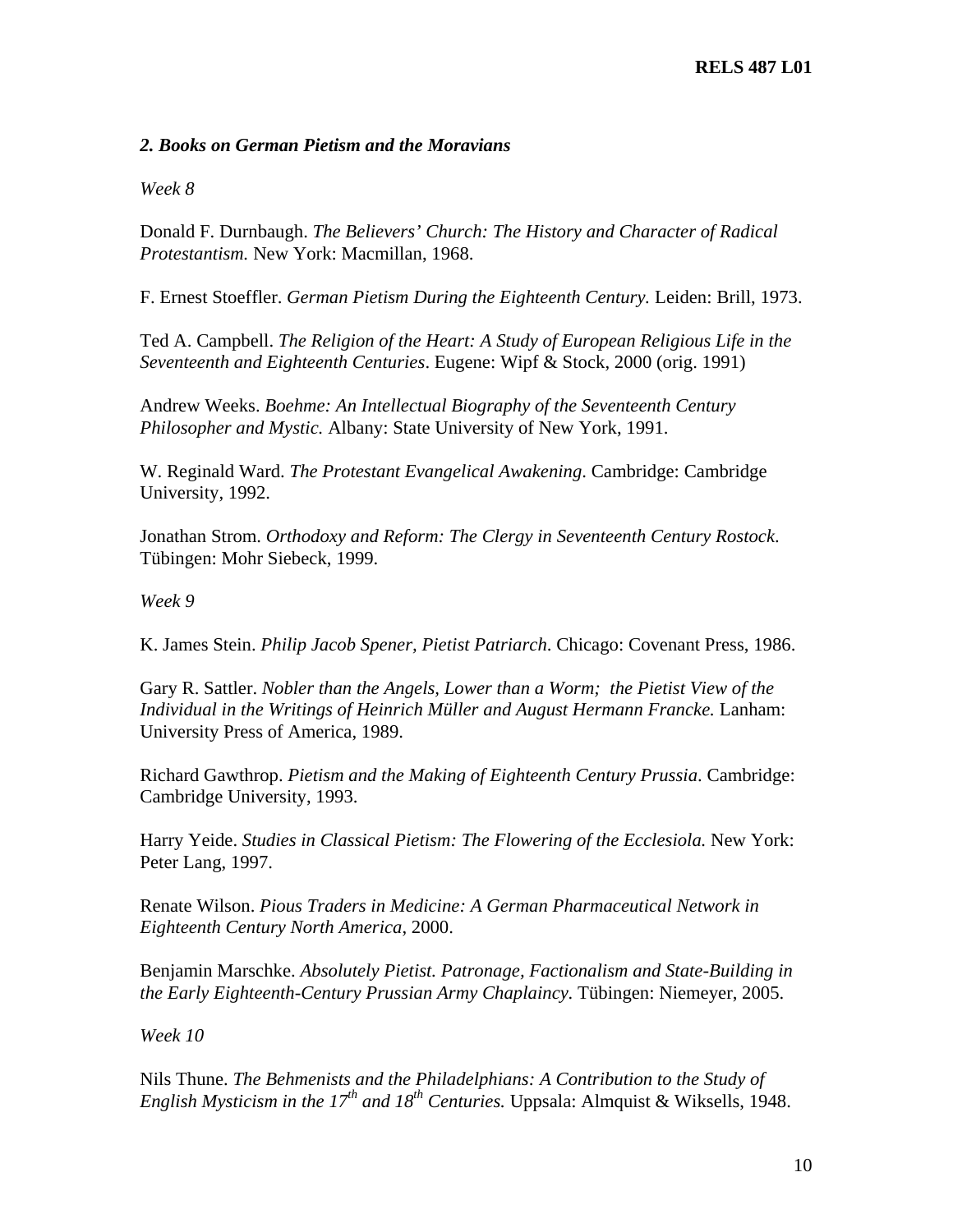Johanna Magnani Sperle. *God's Healing Angel: A Biography of Jane Lead.* PhD Dissertation presented to Kent State University, 1995.

B.J. Gibbons. *Gender in Mystical and Occult Thought: Behmenism and its Development in England.* Cambridge: Cambridge University, 1996.

Peter C. Erb. *Pietists, Protestants and Mysticism: The Use of Late Medieval Spiritual Texts in the Work of Gottfried Arnold (1666-1714).* Metuchen: Scarecrow Press, 1989.

*Week 11* 

Douglas H. Shantz. *German Philadelphian: The Life and Career of the Offenbach Court Preacher Conrad Bröske*. Leiden: Brill, forthcoming.

Lucinda Martin. *Women's Religious Speech and Activism in German Pietism: Johanna Eleonora Petersen and Anna Nitschmann.* Doctoral Dissertation presented to the University of Texas at Austin, 2002.

*Week 12* 

Arthur J. Freeman. *An Ecumenical Theology of the Heart: The Theology of Count Nicholas Ludwig von Zinzendorf.* Bethlehem: Moravian Church in America, 1998.

Colin Podmore. *The Moravian Church in England, 1728-1760.* Oxford: Clarendon Press, 1998.

Geoffrey and Margaret Stead. *The Exotic Plant: A History of the Moravian Church in Great Britain 1742-2000.* Peterborough, England: Epworth Press, 2004.

Beverly Prior Smaby. *The Transformation of Moravian Bethlehem: From Communal Mission to Family Economy.* Philadelphia: University of Pennsylvania, 1988.

Craig D. Atwood. *Community of the Cross: Moravian Piety in Colonial Bethlehem.*  University Park: Pennsylvania State, 2004.

Jon F. Sensbach. *Rebecca's Revival: Creating Black Christianity in the Atlantic World.*  Cambridge: Harvard University, 2005.

*Week 13* 

Donald F. Durnbaugh. *Brethren Beginnings: The Origins of the Church of the Brethren in Early Eighteenth Century Europe.* Philadelphia: Brethren Encyclopedia, 1992.

Donald E. Pitzer, ed. *America's Communal Utopias.* Chapel Hill: U of No. Carolina, 1997.